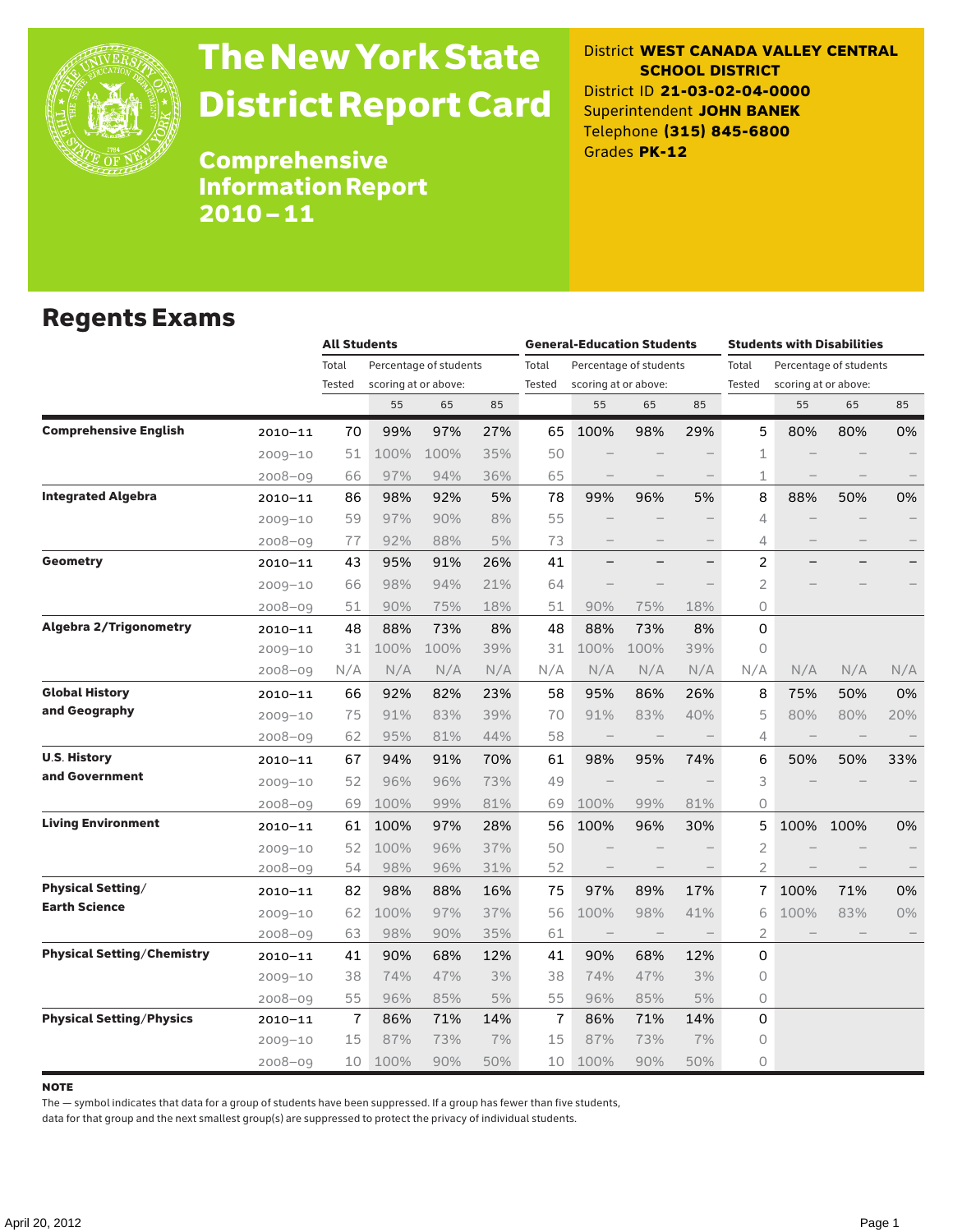### Regents Exams

|                              |             |                 | <b>All Students</b>                            |      |     |                 | <b>General-Education Students Students with Disabilities</b> |      |                 |                                                |    |    |    |  |
|------------------------------|-------------|-----------------|------------------------------------------------|------|-----|-----------------|--------------------------------------------------------------|------|-----------------|------------------------------------------------|----|----|----|--|
|                              |             | Total<br>Tested | Percentage of students<br>scoring at or above: |      |     | Total<br>Tested | Percentage of students<br>scoring at or above:               |      | Total<br>Tested | Percentage of students<br>scoring at or above: |    |    |    |  |
|                              |             |                 | 55                                             | 65   | 85  |                 | 55                                                           | 65   | 85              |                                                | 55 | 65 | 85 |  |
| <b>Comprehensive French</b>  | $2010 - 11$ | 6               | 100%                                           | 100% | 50% | 6               | 100%                                                         | 100% | 50%             | 0                                              |    |    |    |  |
|                              | $2009 - 10$ | 5 <sup>1</sup>  | 100%                                           | 100% | 80% | 5.              | 100%                                                         | 100% | 80%             | 0                                              |    |    |    |  |
|                              | $2008 - 09$ | 6               | 100%                                           | 100% | 67% | 6               | 100%                                                         | 100% | 67%             | $\circ$                                        |    |    |    |  |
| <b>Comprehensive Italian</b> | $2010 - 11$ | $\mathbf 0$     |                                                |      |     | 0               |                                                              |      |                 | 0                                              |    |    |    |  |
|                              | $2009 - 10$ | $\circ$         |                                                |      |     | 0               |                                                              |      |                 | $\bigcap$                                      |    |    |    |  |
|                              | $2008 - 09$ | $\circ$         |                                                |      |     | 0               |                                                              |      |                 | $\circ$                                        |    |    |    |  |
| <b>Comprehensive Spanish</b> | $2010 - 11$ | 28              | 100%                                           | 100% | 57% | 27              |                                                              |      |                 |                                                |    |    |    |  |
|                              | $2009 - 10$ | 32              | 97%                                            | 97%  | 41% | 32              | 97%                                                          | 97%  | 41%             | $\circ$                                        |    |    |    |  |
|                              | $2008 - 09$ | 30              | 100%                                           | 100% | 47% | 30              | 100%                                                         | 100% | 47%             | 0                                              |    |    |    |  |

**NOTE** 

The — symbol indicates that data for a group of students have been suppressed. If a group has fewer than five students,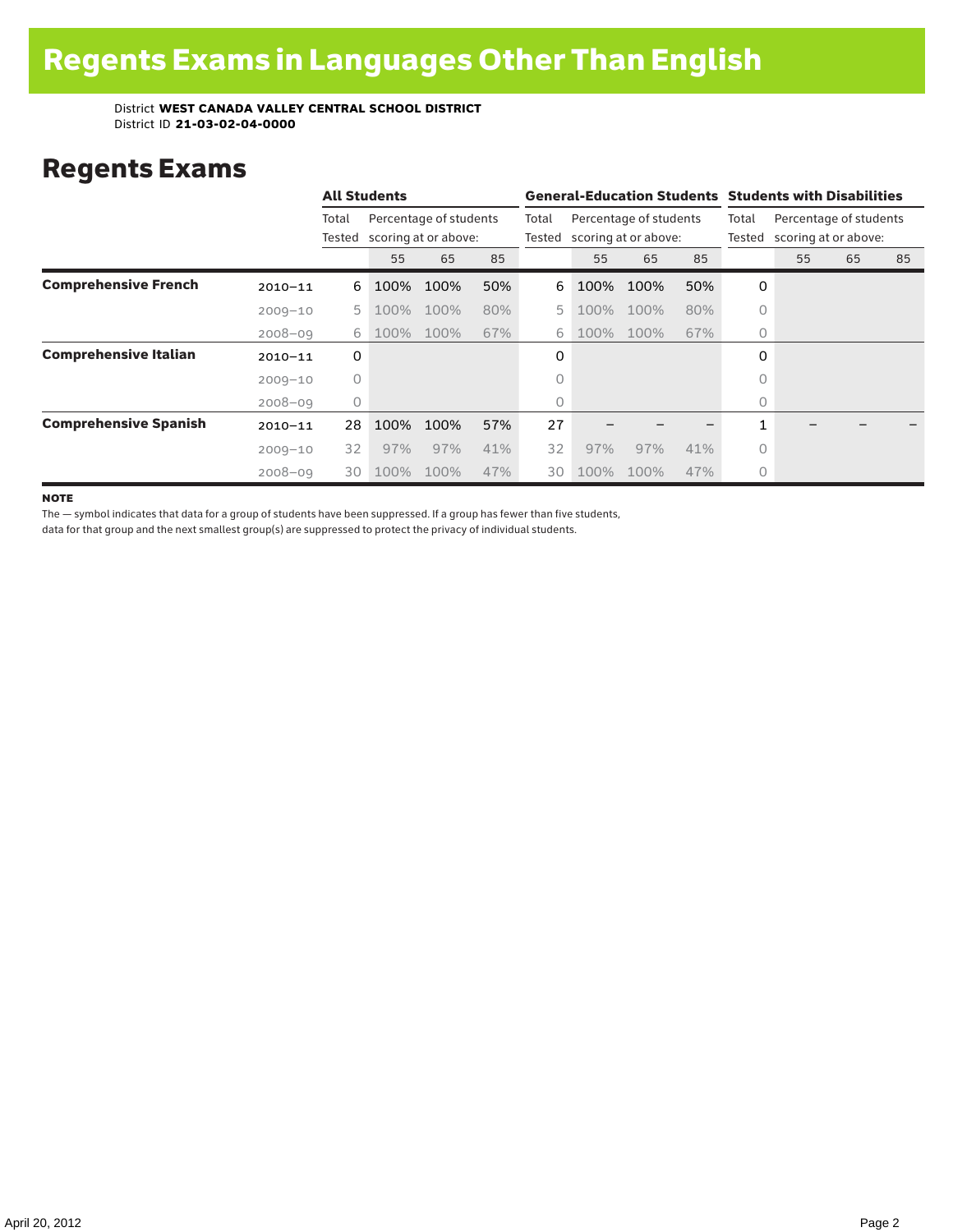# Regents Competency Tests

|                       |             | <b>All Students</b> |                  |                     |                  | <b>General-Education Students Students with Disabilities</b> |                  |  |
|-----------------------|-------------|---------------------|------------------|---------------------|------------------|--------------------------------------------------------------|------------------|--|
|                       |             | <b>Total Tested</b> | Percent Passing: | <b>Total Tested</b> | Percent Passing: | <b>Total Tested</b>                                          | Percent Passing: |  |
| <b>Mathematics</b>    | $2010 - 11$ | 6                   | 67%              | 0                   |                  | 6                                                            | 67%              |  |
|                       | $2009 - 10$ | 16                  | 44%              | 0                   |                  | 16                                                           | 44%              |  |
|                       | $2008 - 09$ | 12                  | 75%              | 0                   |                  | 12                                                           | 75%              |  |
| <b>Science</b>        | $2010 - 11$ | 3                   |                  | 0                   |                  | 3                                                            |                  |  |
|                       | $2009 - 10$ | 5                   | 80%              | 0                   |                  | 5                                                            | 80%              |  |
|                       | $2008 - 09$ | 6                   | 100%             | 0                   |                  | 6                                                            | 100%             |  |
| <b>Reading</b>        | $2010 - 11$ | 11                  | 45%              | 0                   |                  | 11                                                           | 45%              |  |
|                       | $2009 - 10$ | 5                   | 40%              | 0                   |                  | 5                                                            | 40%              |  |
|                       | $2008 - 09$ | 4                   |                  | 0                   |                  | 4                                                            |                  |  |
| <b>Writing</b>        | $2010 - 11$ | 9                   | 78%              | 0                   |                  | 9                                                            | 78%              |  |
|                       | $2009 - 10$ | 3                   |                  | 0                   |                  | 3                                                            |                  |  |
|                       | $2008 - 09$ | 4                   |                  | 0                   |                  | 4                                                            |                  |  |
| <b>Global Studies</b> | $2010 - 11$ | 5                   | 40%              | 0                   |                  | 5                                                            | 40%              |  |
|                       | $2009 - 10$ | 0                   |                  | 0                   |                  | 0                                                            |                  |  |
|                       | $2008 - 09$ | 1                   |                  | 0                   |                  |                                                              |                  |  |
| <b>U.S. History</b>   | $2010 - 11$ | 2                   |                  | 0                   |                  | $\overline{2}$                                               |                  |  |
| and Government        | $2009 - 10$ | Ω                   |                  | $\bigcap$           |                  | $\Omega$                                                     |                  |  |
|                       | $2008 - 09$ | 0                   |                  | 0                   |                  | $\circ$                                                      |                  |  |

#### **NOTE**

The — symbol indicates that data for a group of students have been suppressed. If a group has fewer than five students,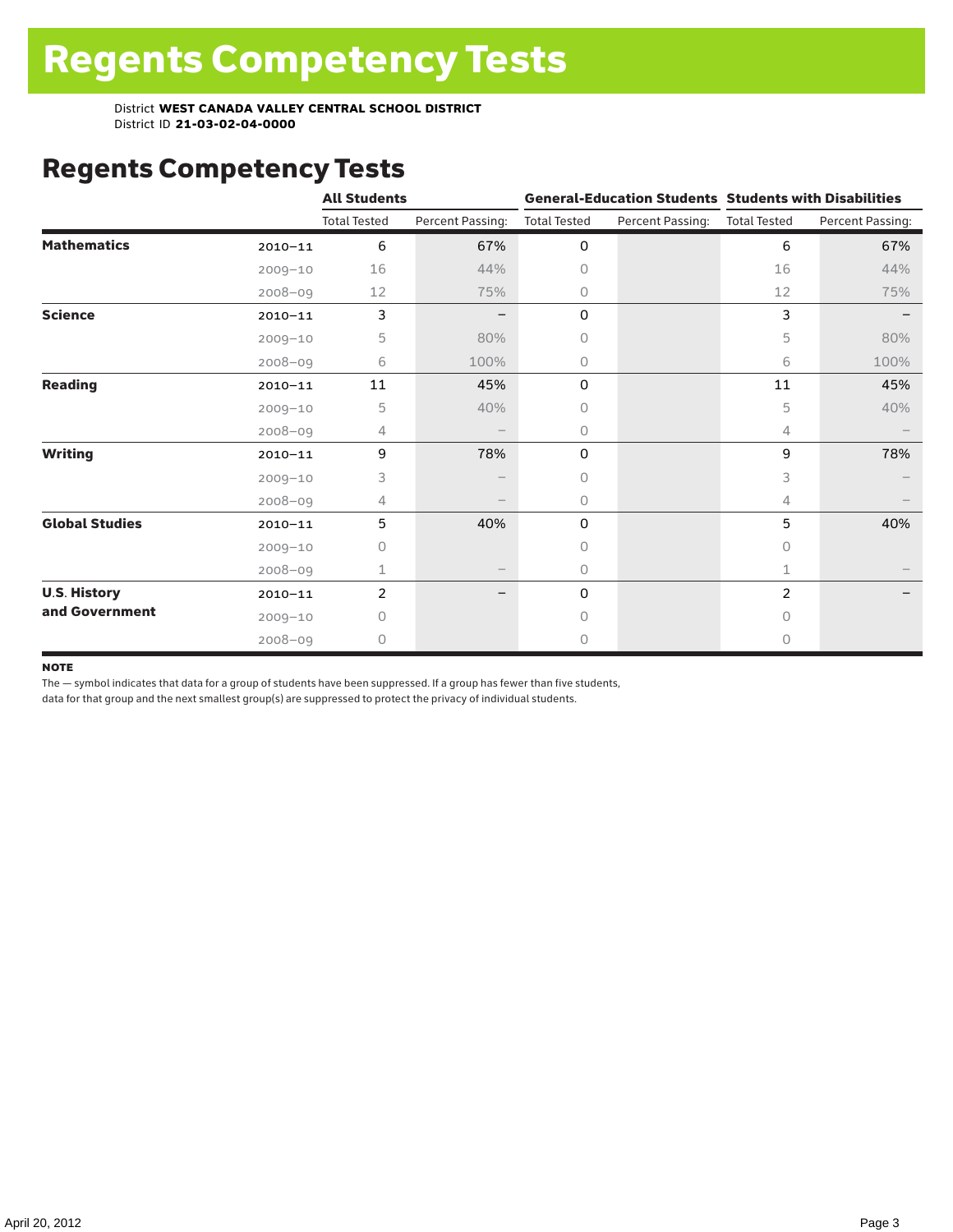### New York State English as a Second Language Achievement Test (NYSESLAT)

|                  |             |                | <b>All Students</b> |                                   |                          | <b>General-Education Students</b> |  |                                   | <b>Students with Disabilities</b> |                          |         |  |                                   |       |  |
|------------------|-------------|----------------|---------------------|-----------------------------------|--------------------------|-----------------------------------|--|-----------------------------------|-----------------------------------|--------------------------|---------|--|-----------------------------------|-------|--|
|                  |             | Total          |                     | Percent of students scoring       |                          | Total                             |  | Percent of students scoring       |                                   |                          | Total   |  | Percent of students scoring       |       |  |
|                  |             |                |                     | Tested in each performance level: |                          |                                   |  | Tested in each performance level: |                                   |                          |         |  | Tested in each performance level: |       |  |
|                  |             |                |                     | Begin. Interm. Adv.               | Prof.                    |                                   |  | Begin. Interm. Adv.               |                                   | Prof.                    |         |  | Begin. Interm. Adv.               | Prof. |  |
| <b>Listening</b> | $2010 - 11$ | 0              |                     |                                   |                          | 0                                 |  |                                   |                                   |                          | 0       |  |                                   |       |  |
| and Speaking     | $2009 - 10$ | 0              |                     |                                   |                          | $\circ$                           |  |                                   |                                   |                          | $\circ$ |  |                                   |       |  |
| $(Grades K-1)$   | $2008 - 09$ | 0              |                     |                                   |                          | 0                                 |  |                                   |                                   |                          | 0       |  |                                   |       |  |
| <b>Reading</b>   | $2010 - 11$ | 0              |                     |                                   |                          | 0                                 |  |                                   |                                   |                          | 0       |  |                                   |       |  |
| and Writing      | $2009 - 10$ | 0              |                     |                                   |                          | $\circ$                           |  |                                   |                                   |                          | 0       |  |                                   |       |  |
| $(Grades K-1)$   | $2008 - 09$ | 0              |                     |                                   |                          | $\circ$                           |  |                                   |                                   |                          | 0       |  |                                   |       |  |
| <b>Listening</b> | $2010 - 11$ | 0              |                     |                                   |                          | 0                                 |  |                                   |                                   |                          | 0       |  |                                   |       |  |
| and Speaking     | $2009 - 10$ | $\overline{2}$ |                     |                                   |                          | $\overline{2}$                    |  |                                   |                                   |                          | $\circ$ |  |                                   |       |  |
| $(Grades 2-4)$   | $2008 - 09$ | $\mathbf 1$    |                     |                                   |                          | $\mathbf 1$                       |  |                                   |                                   |                          | 0       |  |                                   |       |  |
| <b>Reading</b>   | $2010 - 11$ | 0              |                     |                                   |                          | 0                                 |  |                                   |                                   |                          | 0       |  |                                   |       |  |
| and Writing      | $2009 - 10$ | $\mathbf{2}$   |                     |                                   |                          | $\overline{2}$                    |  |                                   |                                   |                          | 0       |  |                                   |       |  |
| $(Grades 2-4)$   | $2008 - 09$ | $\mathbf 1$    |                     |                                   |                          | $\mathbf{1}$                      |  |                                   |                                   |                          | 0       |  |                                   |       |  |
| <b>Listening</b> | $2010 - 11$ | 0              |                     |                                   |                          | 0                                 |  |                                   |                                   |                          | 0       |  |                                   |       |  |
| and Speaking     | $2009 - 10$ | 0              |                     |                                   |                          | 0                                 |  |                                   |                                   |                          | 0       |  |                                   |       |  |
| $(Grades 5-6)$   | $2008 - 09$ | $\mathbf{2}$   |                     |                                   |                          | $\overline{c}$                    |  |                                   |                                   |                          | 0       |  |                                   |       |  |
| <b>Reading</b>   | $2010 - 11$ | 0              |                     |                                   |                          | 0                                 |  |                                   |                                   |                          | 0       |  |                                   |       |  |
| and Writing      | $2009 - 10$ | 0              |                     |                                   |                          | $\circ$                           |  |                                   |                                   |                          | $\circ$ |  |                                   |       |  |
| $(Grades 5-6)$   | $2008 - 09$ | $\overline{2}$ |                     |                                   |                          | $\overline{2}$                    |  |                                   |                                   |                          | 0       |  |                                   |       |  |
| <b>Listening</b> | $2010 - 11$ | 0              |                     |                                   |                          | 0                                 |  |                                   |                                   |                          | 0       |  |                                   |       |  |
| and Speaking     | $2009 - 10$ | $\mathbf 1$    |                     |                                   |                          | $\mathbf 1$                       |  |                                   |                                   |                          | $\circ$ |  |                                   |       |  |
| $(Grades 7-8)$   | $2008 - 09$ | 2              |                     |                                   |                          | $\mathbf{1}$                      |  |                                   |                                   |                          | 1       |  |                                   |       |  |
| <b>Reading</b>   | $2010 - 11$ | 0              |                     |                                   |                          | 0                                 |  |                                   |                                   |                          | 0       |  |                                   |       |  |
| and Writing      | $2009 - 10$ | $\mathbf 1$    |                     |                                   |                          | 1                                 |  |                                   |                                   |                          | 0       |  |                                   |       |  |
| $(Grades 7-8)$   | $2008 - 09$ | $\overline{c}$ |                     |                                   |                          | $\mathbf{1}$                      |  |                                   |                                   |                          | 1       |  |                                   |       |  |
| <b>Listening</b> | $2010 - 11$ | 1              |                     |                                   | $\overline{\phantom{0}}$ | $\mathbf{1}$                      |  |                                   |                                   | $\overline{\phantom{0}}$ | 0       |  |                                   |       |  |
| and Speaking     | $2009 - 10$ | $\mathbf{2}$   |                     |                                   |                          | $\overline{2}$                    |  |                                   |                                   |                          | 0       |  |                                   |       |  |
| $(Grades 9-12)$  | $2008 - 09$ | $\overline{2}$ |                     |                                   | $\overline{\phantom{0}}$ | 1                                 |  |                                   |                                   |                          | 1       |  |                                   |       |  |
| <b>Reading</b>   | $2010 - 11$ | $\mathbf{1}$   |                     |                                   | $\overline{\phantom{0}}$ | $\mathbf{1}$                      |  |                                   |                                   | $\equiv$                 | 0       |  |                                   |       |  |
| and Writing      | $2009 - 10$ | $\overline{2}$ |                     |                                   | $\overline{\phantom{0}}$ | $\overline{c}$                    |  |                                   |                                   |                          | $\circ$ |  |                                   |       |  |
| $(Grades 9-12)$  | $2008 - 09$ | $\overline{2}$ |                     |                                   |                          | $\mathbf 1$                       |  |                                   |                                   |                          | 1       |  |                                   |       |  |

#### note

The — symbol indicates that data for a group of students have been suppressed. If a group has fewer than five students,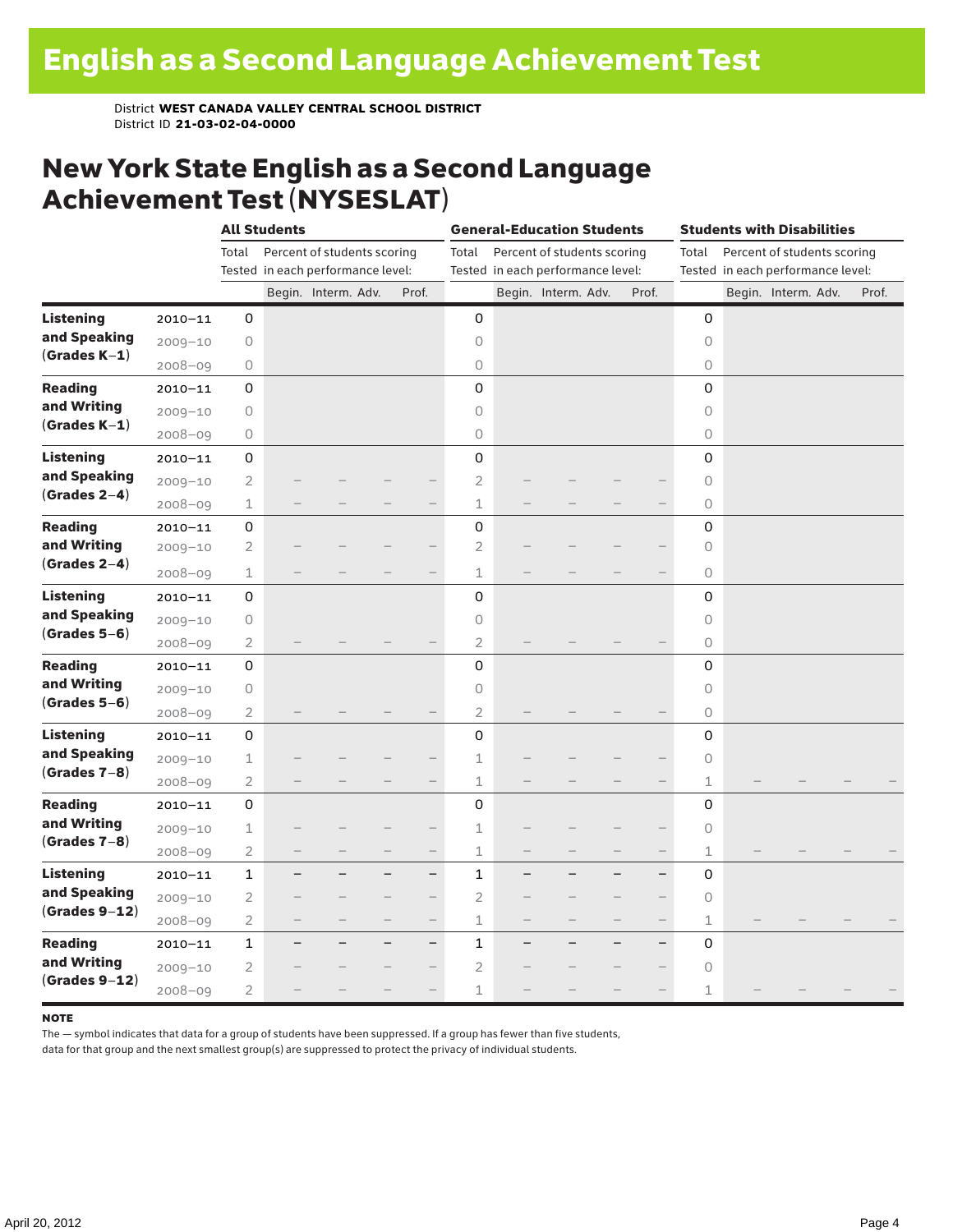### Statewide 2010–11 Results on the National Assessment of Educational Progress (NAEP)

|                            | % Below Basic | $%$ Basic | % Proficient | % Advanced |  |
|----------------------------|---------------|-----------|--------------|------------|--|
| <b>Grade 4 Reading</b>     | 32%           | 33%       | 26%          | 9%         |  |
| <b>Grade 8 Reading</b>     | 24%           | 41%       | 31%          | 4%         |  |
| <b>Grade 4 Mathematics</b> | 20%           | 44%       | 31%          | 5%         |  |
| <b>Grade 8 Mathematics</b> | 30%           | 40%       | 23%          | 7%         |  |

### Statewide 2010–11 NAEP Participation Rates for LEP Students and Students with Disabilities

|                                   | <b>Participation Rate</b> |
|-----------------------------------|---------------------------|
| <b>Grade 4 Reading</b>            |                           |
| Limited English Proficient        | 84%                       |
| <b>Students with Disabilities</b> | 85%                       |
| <b>Grade 8 Reading</b>            |                           |
| Limited English Proficient        | 77%                       |
| <b>Students with Disabilities</b> | 84%                       |
| <b>Grade 4 Mathematics</b>        |                           |
| Limited English Proficient        | 91%                       |
| <b>Students with Disabilities</b> | 90%                       |
| <b>Grade 8 Mathematics</b>        |                           |
| Limited English Proficient        | 92%                       |
| <b>Students with Disabilities</b> | 91%                       |

#### **NOTE**

The National Assessment of Educational Progress (NAEP), developed in 1969, is a nationally representative assessment of the performance of United States' students in mathematics, reading, science, writing, the arts, civics, economics, geography, and U.S. history. Teachers, principals, parents, policymakers, and researchers use NAEP results to assess progress and develop ways to improve education in the United States.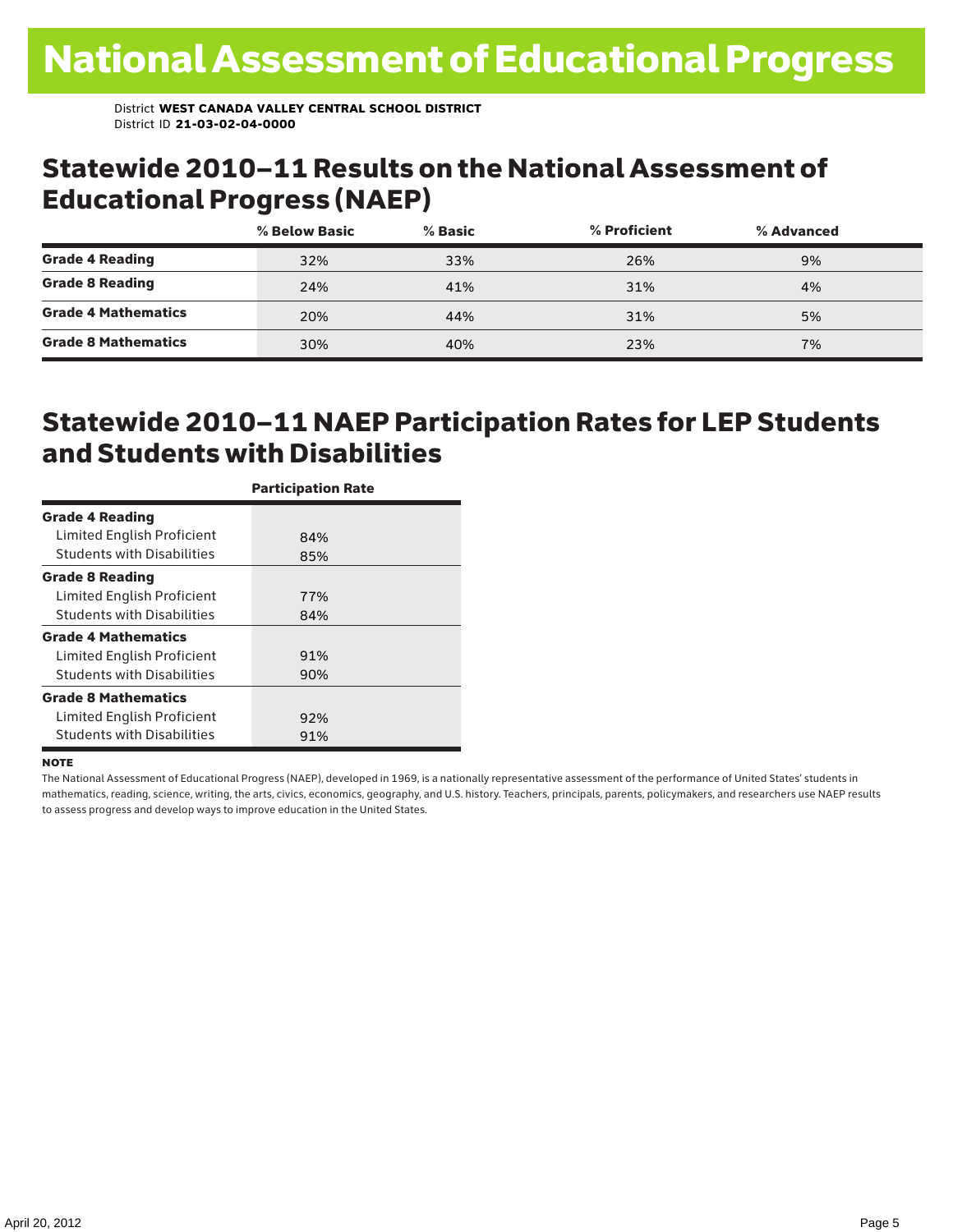### 2007 Total Cohort Performance on Regents Exams After Four Years

|                                        |                        | <b>All Students</b> |                                    |              |  | <b>General-Education Students</b> |                                                                     |     |              |  | <b>Students with Disabilities</b>                       |           |     |              |  |
|----------------------------------------|------------------------|---------------------|------------------------------------|--------------|--|-----------------------------------|---------------------------------------------------------------------|-----|--------------|--|---------------------------------------------------------|-----------|-----|--------------|--|
|                                        | ohort<br>$\circ$<br>ごに |                     | Percentage of<br>students scoring: |              |  |                                   | ohort<br>rolln<br>Percentage of<br>巴<br>students scoring:<br>$\cup$ |     |              |  | Cohort<br>Enrollm<br>Percentage of<br>students scoring: |           |     |              |  |
|                                        |                        | $55 - 64$           |                                    | 65-84 85-100 |  |                                   | $55 - 64$                                                           |     | 65-84 85-100 |  |                                                         | $55 - 64$ |     | 65-84 85-100 |  |
| <b>Global History</b><br>and Geography | 61                     | 8%                  | 36%                                | 39%          |  | 52                                | 6%                                                                  | 42% | 44%          |  | 9                                                       | 22%       | 0%  | 11%          |  |
| <b>U.S. History</b><br>and Government  | 61                     | 0%                  | 16%                                | 61%          |  | 52                                | 0%                                                                  | 17% | 69%          |  | 9                                                       | 0%        | 11% | 11%          |  |
| <b>Science</b>                         | 61                     | 0%                  | 49%                                | 31%          |  | 52                                | 0%                                                                  | 52% | 37%          |  | 9                                                       | 0%        | 33% | 0%           |  |

### New York State Alternate Assessments (NYSAA) 2010–11

|                        | <b>All Students</b>                                     |   |   |   |   |  |  |  |  |  |
|------------------------|---------------------------------------------------------|---|---|---|---|--|--|--|--|--|
|                        | Number of students scoring<br>Total<br>Tested at Level: |   |   |   |   |  |  |  |  |  |
|                        |                                                         | 1 | 2 | 3 | 4 |  |  |  |  |  |
| <b>Secondary Level</b> |                                                         |   |   |   |   |  |  |  |  |  |
| English Language Arts  | 1                                                       |   |   |   |   |  |  |  |  |  |
| Mathematics            | 1                                                       |   |   |   |   |  |  |  |  |  |
| Social Studies         | 1                                                       |   |   |   |   |  |  |  |  |  |
| Science                | 1                                                       |   |   |   |   |  |  |  |  |  |

The New York State Alternate Assessment (NYSAA) is for students with severe cognitive disabilities. Results for students taking the NYSAA in English language arts, mathematics, and science at the elementary and middle levels are available in the *Accountability and Overview Report* part of *The New York State Report Card*.

#### **NOTE**

The — symbol indicates that data for a group of students have been suppressed. If a group has fewer than five students,